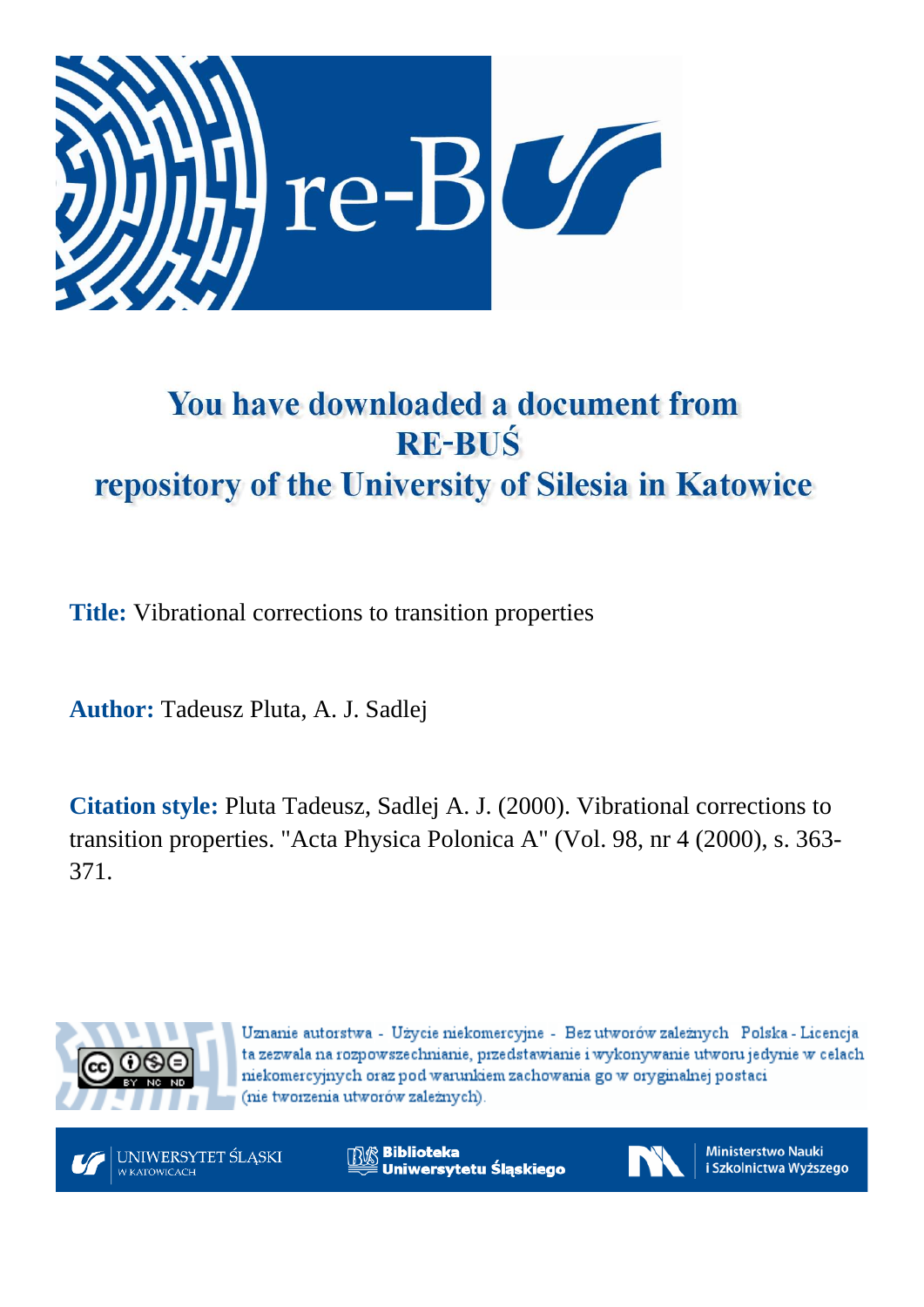## VIBRATIONAL CORRECTIONS TO TRANSITION PROPERTIES

#### T. PLUTA

Institute of Chemistry, Silesian University, Szkolna 9, 40-006 Katowice, Poland

#### AND A.J. SADLEJ

Department of Quantum Chemistry, Institute of Chemistry Nicolaus Copernicus University, Gagarina 7, 87-100 Toruń, Poland

#### *(Received August 17, 2000)*

The vibrational contributions to second-order transition properties are considered in the framework of the Born—Oppenheimer approximation. It is shown that the usual formula for vibrational second-order transition matrix elements is incomplete and needs to be supplemented by a term of purely vibrational origin. This pure vibrational contribution is calculated for vibrational transition polarizabilities in LiH and BeF and found to be quite significant. Its inclusion in theoretically calculated data for the Raman intensities appears to be necessary.

PACS numbers: 33.20.Fó

#### 1. Introduction

Over the past years a great deal of interest  $[1-3]$  has been given to vibrational corrections to different molecular properties *[4].* Bishop, in his review of the subject [5], stressed that accounting for the influence of molecular vibrations (and rotations) on the calculated molecular properties is much more than just a simple averaging with respect to the given rovibrational  $(v, J)$  state. For properties of the second- and higher-orders the usual rovibrational correction  $\delta P_{v,J}$  [6], which follows from averaging the so-called electronic contribution,  $P<sup>el</sup>$ , to the total property value *P* in the given electronic-vibrational-rotational state of the molecule, needs to be supplemented by additional terms, *δPrv,* of rovibrational origin. These terms arise from the fact that in the presence of some external perturbation both the electronic and nuclear motions are affected. Moreover, in several cases [1-3, 7] these, usually neglected *δPΓv* terms, have been found to make either large or even dominant contribution to the *totαl,* i.e., the ones which follow from physical measurements, values of properties.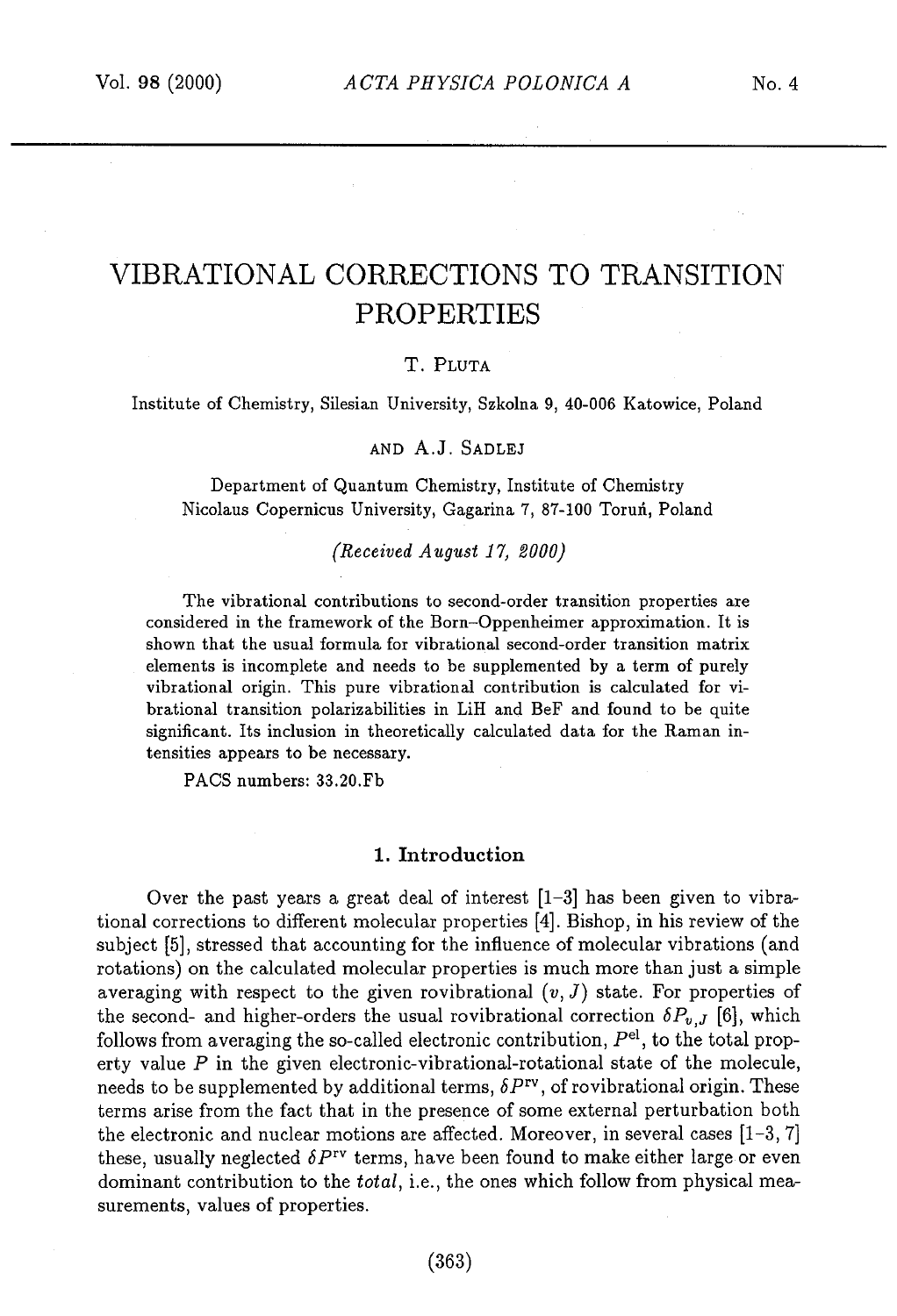It appears that so far most of attention has been focused on vibrational corrections to expectation values of different, mostly electric, properties of molecules. However, a similar mechanism should also add some vibrational and rotational contributions to transition properties. In the present paper we develop a theory of the corresponding corrections to second-order vibrational transition properties. Such a property can be exemplified by the transition dipole polarizability between two vibrational states. This is a quantity which determines the intensity in the vibrational Raman scattering [8]. The magnitude of this effect is first estimated on the basis of spectroscopic parameters. Its magnitude depends on the value of the vibrational transition dipole moment between the two states under consideration and on the difference between vibrational contributions to the dipole moment of these two states. Additional numerical illustration is given by direct calculations of the transition polarizabilities in LiH and BeF.

#### 2. Theory

In this paper we shall focus our attention on a single electronic state derived under the assumption of the validity of the Born—Oppenheimer approximation. Moreover, we shall assume that the overall rotation of the molecule has been separated out and the system is in its rotationless  $(J = 0)$  state. Transitions between different states of the system will occur between vibrational levels of the same electronic state. For an external perturbation represented in the total electronic-nuclear Hamiltonian  $H = H(\lambda)$  by the perturbation term  $\lambda V$ , whose "strength" is governed by the parameter  $\lambda$ , the Born-Oppenheimer approximation leads to the notion of the electronic energy  $E = E(Q; \lambda)$  which is an eigenvalue of the electronic Schrödinger equation

$$
H(r; Q, \lambda)\Phi(r; Q, \lambda) = E(Q; \lambda)\Phi(r; Q, \lambda), \qquad (1)
$$

where *r* denotes the electronic coordinates and *Q* stands for the set of nuclear geometry parameters. The  $\lambda$ -dependent Hamiltonian  $H(r; Q, \lambda)$  is

$$
H(r; Q, \lambda) = H^0(r; Q, 0) + \lambda V. \tag{2}
$$

The eigenvalue of (1) depends on both the nuclear coordinates and on the strength of the perturbation  $V$  and defines the  $\lambda$ -dependent potential in what is called the nuclear Hamiltonian  $h = h(Q; \lambda)$  of the electronic state under consideration

$$
h(Q; \lambda) = T_Q + E(Q; \lambda),\tag{3}
$$

where  $T_Q$  is the nuclear kinetic energy operator and  $E(Q; \lambda)$  includes the nuclear repulsion terms. The nuclear eigenvalue problem

$$
h(Q; \lambda)\chi_v(Q; \lambda) = \epsilon_v(\lambda)\chi_v(Q; \lambda), \qquad (4)
$$

gives the  $\lambda$ -dependent solutions which determine the total electronic-vibrational function  $\Psi_{\nu}(r, Q; \lambda)$  of the electronic state  $\Phi(r; Q, \lambda)$ :

$$
\Psi_v(r, Q; \lambda) = \Phi(r; Q, \lambda) \chi_v(Q; \lambda).
$$
\n(5)

If the perturbation *V* enters the molecular Hamiltonian with some time dependent factor, its presence causes transitions between different electronic-vibrational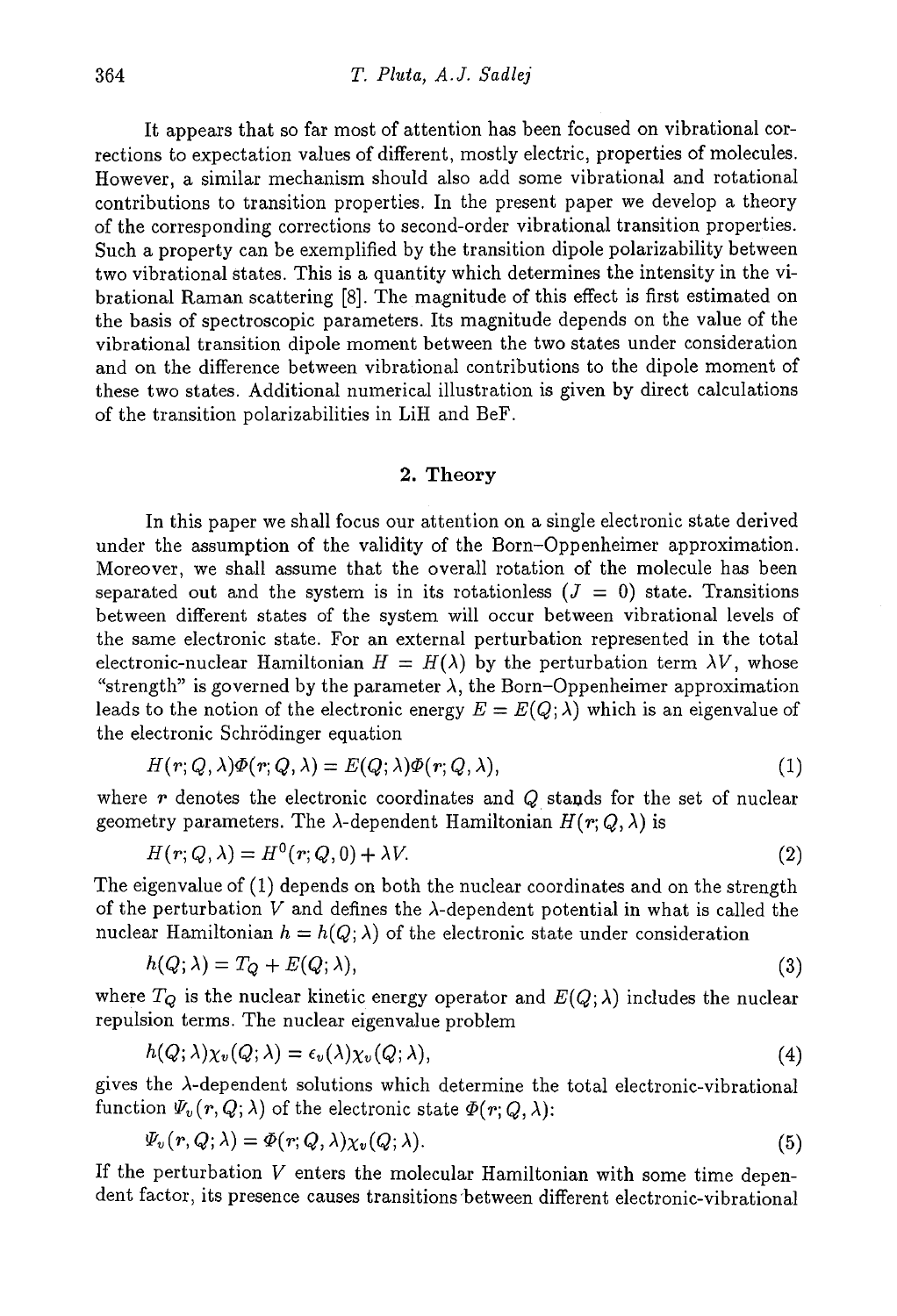states. The single-quantum vibrational transitions are known to be governed by the (first-order) transition matrix element

$$
P_{v,v'}^{(1)} = \lim_{\lambda \to 0} \langle \Psi_v(r, Q; \lambda) | \frac{\partial H(\lambda)}{\partial \lambda} | \Psi_{v'}(r, Q; \lambda) \rangle.
$$
 (6)

Owing to the assumption of the Born—Oppenheimer approximation one can define the pure electronic contribution to the  $\lambda$ -dependent first-order transition property (6). In the present case this electronic contribution is simply the expectation value of the operator V in the state  $\Phi(r; Q, \lambda)$ :

$$
P^{(1),\text{el}}(Q,\lambda) = \langle \Phi(r;Q,\lambda)|\frac{\partial H(\lambda)}{\partial \lambda}|\Phi(r;Q,\lambda)\rangle = \langle \Phi(r;Q,\lambda)|V|\Phi(r;Q,\lambda)\rangle. (7)
$$

Thus, upon taking the  $\lambda \to 0$  limit of (6) one obtains the usual vibrational transition element

$$
P_{v,v'}^{(1)} \equiv P_{v,v'}^{(1),\text{el}} = \langle \chi_v(Q;0) | P^{(1),\text{el}}(Q,0) | \chi_{v'}(Q;0) \rangle, \tag{8}
$$

whose determination requires solely the  $\lambda$ -independent solutions of the electronic and nuclear Schrodinger equations. Because of the Hellmann—Feynman theorem the only vibrational contributions to  $P_{v,v'}^{(1),el}$  are due to  $\lambda$ -independent vibrational wave functions of the two states involved in the transition. For *V* being the dipole moment operator this theory gives the usual formula for the vibrational transition dipole matrix element which determines the intensity of the IR bands [9].

In the case of two-quantum transitions caused by the time dependent factor at the perturbation *V* their intensity is approximately governed [8] by the second- -order transition matrix element

$$
P_{v,v'}^{(2)} = \lim_{\lambda \to 0} \left[ \frac{\partial}{\partial \lambda} \langle \Psi_v(r, Q; \lambda) | \frac{\partial H(\lambda)}{\partial \lambda} | \Psi_{v'}(r, Q; \lambda) \rangle \right]. \tag{9}
$$

By taking the  $\lambda \to 0$  limit of the derivative in (9) one finds that

$$
P_{v,v'}^{(2)} = P_{v,v'}^{(2),\text{el}} + P_{v,v'}^{(2),\text{vib}},\tag{10}
$$

where

$$
P_{v,v'}^{(2),\text{el}} = \langle \chi_v(Q;0) | P^{(2),\text{el}}(Q;0) | \chi_{v'}(Q;0) \rangle \tag{11}
$$

and

$$
P_{v,v'}^{(2),\text{vib}} = \langle \left( \frac{\partial \chi_v(Q; \lambda)}{\partial \lambda} \right)_{\lambda=0} | P^{(1),\text{el}}(Q;0) | \chi_{v'}(Q;0) \rangle
$$

$$
+ \langle \chi_v(Q;0) | P^{(1),\text{el}}(Q;0) | \left( \frac{\partial \chi_{v'}(Q; \lambda)}{\partial \lambda} \right)_{\lambda=0} \rangle. \tag{12}
$$

Moreover,

$$
P^{(2),\text{el}}(Q;0) = 2\text{Re}\left\langle \left(\frac{\partial \Phi(r;Q,\lambda)}{\partial \lambda}\right)_{\lambda=0} |V|\Phi(r;Q,0)\right\rangle \tag{13}
$$

is the electronic contribution to the second-order property arising from the perturbation *V.*

In Eq. (10) the first term,  $P_{v,v'}^{(2),\text{e}}$ second-order transition property for transitions between two vibrational states defined by the quantum numbers v and  $v'$ . However, if one takes into account that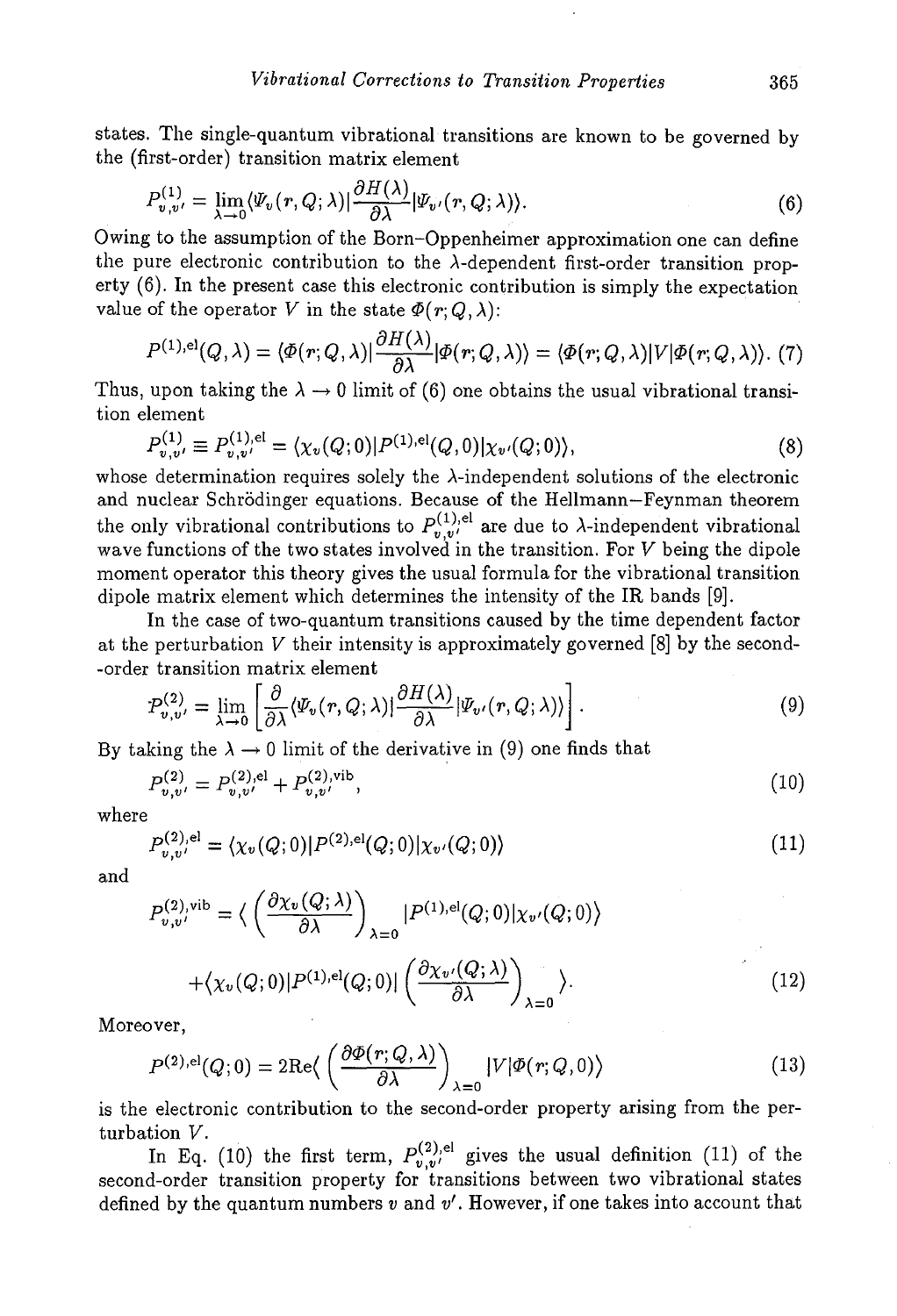the potential used in the nuclear equation also depends on the external perturbation, there is additional contribution  $P^{(2),\text{vib}}$  of purely vibrational origin. This additional term contributing to the total second-order transition property (10) involves the first derivatives of vibrational functions determined at  $\lambda = 0$ . These derivatives are simply the first-order perturbed solutions,  $\chi^{(1)}(Q; 0)$  arising from the perturbation expansion of the  $\lambda$ -dependent nuclear eigenvalue problem (4). Through the first-order in  $\lambda$  one finds

$$
E(Q; \lambda) = E^{(0)}(Q) + \lambda P^{(1),el}(Q; 0) + \dots \tag{14}
$$

and

$$
h^{(0)}(Q) - \epsilon_v^{(0)}\left[\chi_v^{(1)}(Q;0) - \left[P^{(1),\text{el}}(Q;0) - \epsilon_v^{(1)}\right]\chi_v^{(0)}(Q),\right]
$$
\n(15)

where the superscript "0" indicates the operators and solutions in the absence of the external perturbation, e.g.,  $\chi_v^{(0)}(Q) = \chi_v(Q; 0)$ ,  $\epsilon_v^{(0)} = \epsilon_v(0)$ . Similarly,

$$
\epsilon_v^{(1)} = \epsilon_v^{(1)}(0) = \langle \chi_v^{(0)}(Q) | P^{(1),\text{el}}(Q;0) | \chi_v^{(0)}(Q) \rangle. \tag{16}
$$

In terms of the complete set of solutions  $\{\chi_p^{(0)}\}$  of the  $\lambda$ -unperturbed nuclear problem the first-order vibrational functions can be written as

$$
\chi_v^{(1)}(Q) = \chi_v^{(1)}(Q;0) = -\sum_{p \neq v} \frac{\langle \chi_p^{(0)}(Q) | P^{(1),\text{el}}(Q;0) | \chi_v^{(0)}(Q) \rangle}{\epsilon_p^{(0)} - \epsilon_v^{(0)}} \chi_p^{(0)}(Q) \tag{17}
$$

and upon substitution into Eq. (13) give explicit sum-over-states formula for the purely vibrational correction to second-order vibrational transition properties

$$
P_{v,v'}^{(2),\text{vib}} = -\sum_{p \neq v} \frac{\langle \chi_v^{(0)}(Q)|P^{(1),\text{el}}(Q;0)|\chi_p^{(0)}(Q)\rangle \langle \chi_p^{(0)}(Q)|P^{(1),\text{el}}(Q;0)|\chi_{v'}^{(0)}(Q)\rangle}{\epsilon_p^{(0)} - \epsilon_v^{(0)}}
$$

$$
-\sum_{p \neq v'} \frac{\langle \chi_v^{(0)}(Q)|P^{(1),\text{el}}(Q;0)|\chi_p^{(0)}(Q)\rangle \langle \chi_p^{(0)}(Q)|P^{(1),\text{el}}(Q;0)|\chi_{v'}^{(0)}(Q)\rangle}{\epsilon_p^{(0)} - \epsilon_{v'}^{(0)}}.
$$
(18)

Obviously, the usefulness of the sum-over-states expansion of  $P_{v,v'}^{(2),\text{vib}}$  in its complete form (18) is rather limited. However, in the case of the mechanical and electric harmonic approximations one finds that for each selected mode  $v' = v \pm 1$ and each of the two sums in Eq. (18) is reduced to a single term. Within these approximations the estimate of (18) will be

$$
P_{v,v\pm 1}^{(2),\text{vib}} \approx \mp \frac{\langle \chi_v^{(0)}(Q)|P^{(1),\text{el}}(Q;0)|\chi_{v\pm 1}^{(0)}(Q)\rangle}{\omega_{\text{e}}}
$$

$$
\times \left[ \langle \chi_{v\pm 1}^{(0)}(Q)|P^{(1),\text{el}}(Q;0)|\chi_{v\pm 1}^{(0)}(Q)\rangle - \langle \chi_v^{(0)}(Q)|P^{(1),\text{el}}(Q;0)|\chi_v^{(0)}(Q)\rangle \right]
$$

$$
= \mp \frac{P_{v,v\pm 1}^{(1),\text{el}}}{\omega_{\text{e}}} \left[ P_{v\pm 1,v\pm 1}^{(1),\text{el}} - P_{v,v}^{(1),\text{el}} \right], \tag{19}
$$

where  $\omega_e$  denotes the harmonic frequency associated with the given mode. This approximate expression for  $P^{(2),\text{vib}}_{v,v\pm1}$  may be helpful in estimating the magnitude of the *P(2),vib* contribution to vibrational second-order transition properties. The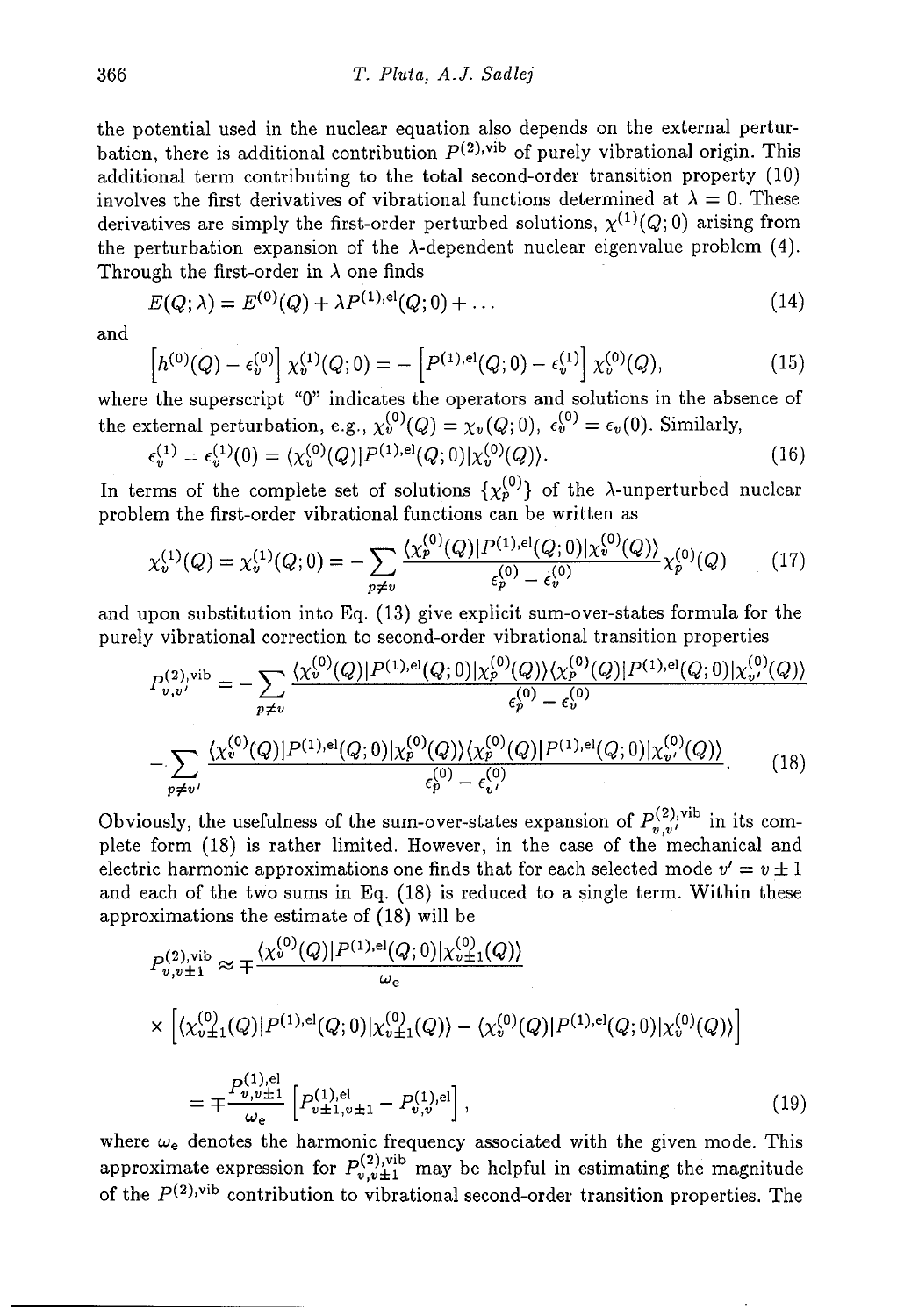evaluation of (19) requires only some lower-order data, i.e., the first-order vibrational transition property and vibrational averages of  $P^{(1),el}$ . All these data can be expressed in terms of spectroscopic constants and the first-order derivative of  $P^{(1),el}$  with respect to the normal coordinate under consideration [5, 6]. In the case of polyatomic molecules the use of normal coordinates would require the assumption of the small amplitude vibrations. For most of the stable molecules in low rovibrational states this assumption is quite well satisfied.

#### **3. Applications: transition dipole polarizability**

#### *3.1. Vibrational transition dipole polarizabilty*

The formalism presented so far is essentially valid for any second-order vibrational transition property. Its particular application discussed in this section refers to intensities in vibrational Raman spectra [8]. Then, the perturbation operator V can be identified with the negative of some component, say  $\hat{\mu}_{\rho}$ , the dipole moment operator

$$
V = -\hat{\mu}_{\rho} \equiv -\hat{\mu},\tag{20}
$$

and the strength parameter  $\lambda$  acquires the meaning of the  $F_{\rho}$  (= F) component of the external electric field. Then,  $P^{(1),\text{el}}(Q; 0) = \mu^{\text{el}}(Q; 0)$  becomes the electronic part of the dipole moment surface. Similarly,  $P^{(2),el}(Q; 0) = \alpha^{el}(Q; 0)$  is the electronic part of the diagonal  $\rho\rho$ -component of the dipole polarizability surface. To simplify the notation we shall avoid explicit use of the tensor indices. Analogous identification of symbols holds also for vibrational averages and vibrational transition properties, i.e.,

$$
P_{v,v}^{(1)} \equiv P_{v,v}^{(1),\text{el}} \Rightarrow \mu_{v,v},\tag{21}
$$

$$
P_{v,v'}^{(1)} \equiv P_{v,v'}^{(1),\text{el}} \Rightarrow \mu_{v,v'},\tag{22}
$$

and

$$
P_{v,v'}^{(2)} = P_{v,v'}^{(2),\text{el}} + P_{v,v'}^{(2),\text{vib}} \Rightarrow \alpha_{v,v'} = \alpha_{v,v'}^{\text{el}} + \alpha_{v,v'}^{\text{vib}}.
$$
\n
$$
(23)
$$

It is also useful to note that the pure vibrational contribution  $\alpha_{v,v'}^{\text{vib}}$ , to the transition polarizability  $\alpha_{v,v'}$  can be, according to (13), expressed as the following derivative:

$$
\alpha_{v,v'}^{\text{vib}} = \left(\frac{\partial}{\partial F}\langle \chi_v(Q;F)| - \mu^{\text{el}}(Q;0) | \chi_{v'}(Q;F) \rangle \right)_{F=0},\tag{24}
$$

while  $\alpha_{v,v}^{el}$ , is simply a matrix element of  $\alpha^{el}(Q;0)$  between the two vibrational states involved in the Raman transition.

The origin of the additional vibrational contribution to the transition dipole polarizability can be also elucidated in the framework of Placzek's theory of the Raman intensities [8, 10]. In this case one considers the induced electronic dipole moment  $\delta \mu^{el}(Q; F)$  which arises from the presence of the oscillatory electric field *F.* In the linear approximation one has

$$
\delta \mu^{\text{el}}(Q; F) = \left(\frac{\mathrm{d}\mu^{\text{el}}(Q; F)}{\mathrm{d}F}\right)_{F=0} F,\tag{25}
$$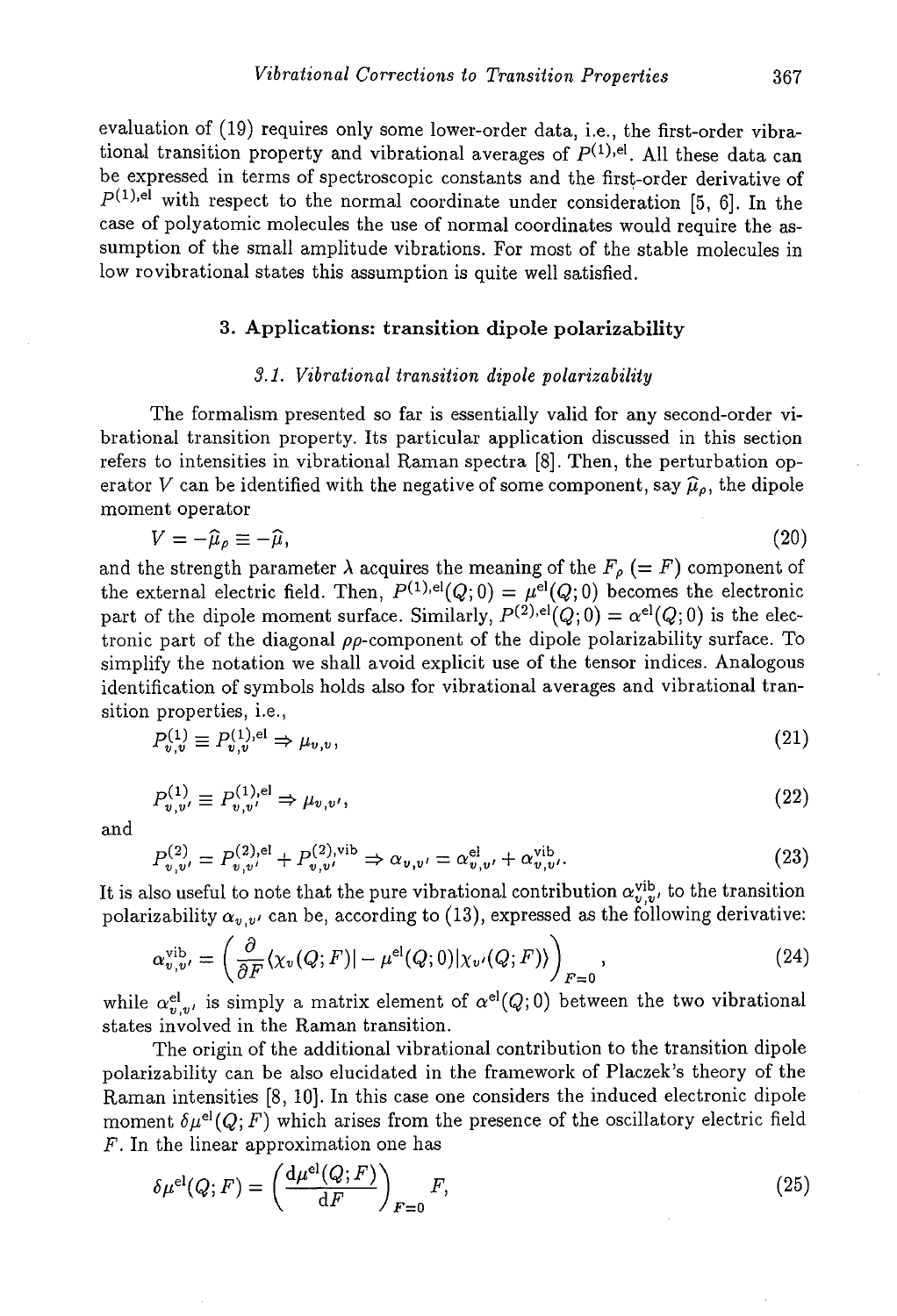with the total dipole moment derivative approximated by the electronic dipole polarizability. i.e..

$$
\left(\frac{d\mu^{el}(Q;F)}{dF}\right)_{F=0} \approx \left(\frac{\partial \mu^{el}(Q;F)}{\partial F}\right)_{F=0} = \alpha^{el}(Q;0). \tag{26}
$$

If one takes into account that the presence of the electromagnetic field influences also the Born—Oppenheimer potential, then the correct expression for the total dipole moment derivative in (25) reads

$$
\left(\frac{d\mu^{el}(Q;F)}{dF}\right)_{F=0}
$$
\n
$$
= \left(\frac{\partial \mu^{el}(Q;F)}{\partial F}\right)_{F=0} + \left(\frac{\partial \mu^{el}(Q;F)}{\partial Q}\right)_{F,Q=0} \left(\frac{\partial Q(F)}{\partial F}\right)_{F=0}.
$$
\n(27)

The additional term which accounts for the dependence of normal coordinates on the external field gives rise to the correction  $\alpha_{v,v'}^{\text{vib}}$  derived in this paper for the static limit of the Raman intensity formulae [8, 10].

### *3.2. Vibrational contributions to the transition dipole polarizabilty in LiH and BeF*

The two molecules, LiH and BeF, have been selected to exemplify the theory of vibrational contributions to transition dipole polarizabilities. We have calculated potential energy, dipole moment (z-component along the bond), and dipole polarizability (zz-component) curves by using the complete active space self-consistent field (CASSCF) method and the polarized basis sets Poili, PolLi, PolBe, and PolF [11]. The CASSCF calculations [12] have been carried out with active spaces comprising all valence orbitals and the is core orbital of the metal atom with 4 and 11 electrons for LiH and BeF respectively. These calculations are essentially similar to those carried out earlier by Fowler and one of the present authors [13]. All electric properties needed for the evaluation of the transition dipole polarizability have been obtained by using the finite field perturbation method [14]. The field strength values along the z-axis used to obtain finite difference approximations to energy derivatives were  $F = 0.0, \pm 0.0025, \text{ and } \pm 0.0050 \text{ a.u.}$ 

The present calculations are not aimed at obtaining highly accurate data for any of the studied properties. The main purpose of this numerical illustration is to show the importance of purely vibrational contribution to transition dipole polarizabilities. Since the evaluation of the transition matrix elements requires the energy and property curves to be determined over a rather wide range of interatomic distances, the use of the CASSCF method appears to be quite natural. With the present choice of the active orbital subspaces this method gives a proper dissociation limit for each of the studied molecules.

All parameters needed to estimate the pure vibrational contribution to the transition dipole polarizability according to the approximate formula (19) are summarized in Table I. They are obtained from calculations of the electronic energy and dipole moment curves followed by the solution of the rovibrational problem with the aid of the Numerov—Cooley method [12, 15] and calculation of the vibrational dipole moment expectation values and transition dipoles. The electronic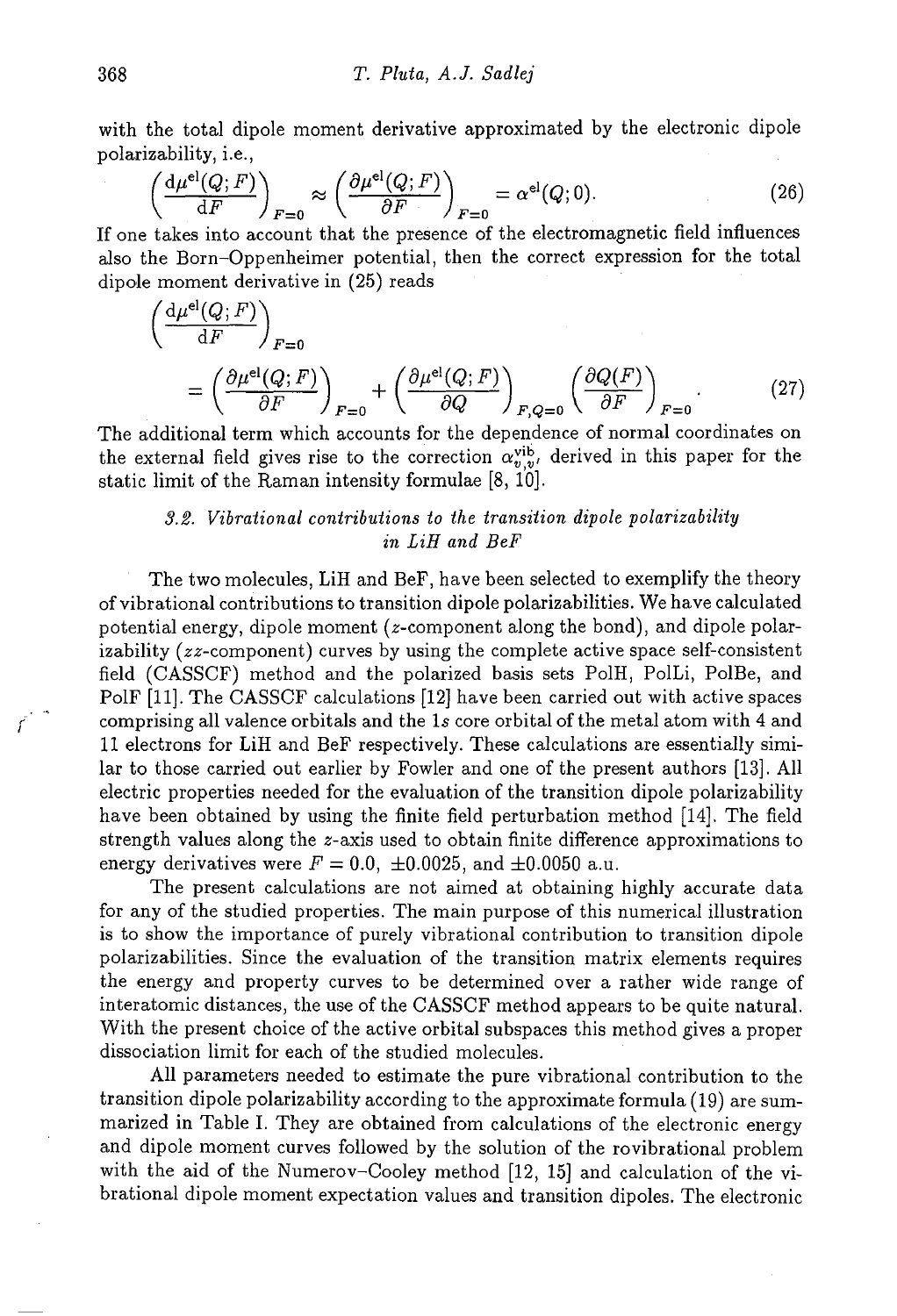#### TABLE I

Auxiliary parameters for the estimation of the pure vibrational contribution  $\alpha_{n,n'}^{\text{vib}}$ to vibrational transition polarizabilities  $\alpha_{v,v\pm 1}$  in LiH and BeF. All data in a.u.

|                                                                       | $\mu_{v,v}$ | $\mu_{v+1,v+1}$ | $\mu_{v,v+1}$ |  |  |  |  |  |
|-----------------------------------------------------------------------|-------------|-----------------|---------------|--|--|--|--|--|
| LiH, $\omega_e = 1365.3 \text{ cm}^{-1} \approx 0.00622 \text{ a.u.}$ |             |                 |               |  |  |  |  |  |
| $v=0$                                                                 | $-2.316$    | $-2.358$        | $-0.0892$     |  |  |  |  |  |
| $v=1$                                                                 | $-2.358$    | $-2.400$        | $-0.1264$     |  |  |  |  |  |
| BeF, $\omega_e = 1189.1 \text{ cm}^{-1} \approx 0.00542 \text{ a.u.}$ |             |                 |               |  |  |  |  |  |
| $v=0$                                                                 | $-0.474$    | $-0.499$        | $-0.0811$     |  |  |  |  |  |
| $-0.499$<br>$v=1$                                                     |             | $-0.523$        | $-0.1156$     |  |  |  |  |  |

#### **TABLE II**

Estimated and directly calculated contributions to transition dipole polarizability (zz-component) in LiH and BeF. All data in a.u.

|     |       | $\alpha_{v,v+1}^{\text{el}}$ | $\alpha_{v,v+1}^{\text{vib}}$ |            | $\alpha_{v,v+1}$ |            |
|-----|-------|------------------------------|-------------------------------|------------|------------------|------------|
|     |       |                              | Estimated                     | Calculated | Estimated        | Calculated |
| LiH | $v=0$ | $-4.552$                     | $-0.602$                      | $-0.454$   | $-5.154$         | $-5.006$   |
|     | $v=1$ | $-7.164$                     | $-0.853$                      | $-0.609$   | $-8.017$         | $-7.773$   |
| BeF | $v=0$ | $-0.333$                     | $-0.372$                      | $-0.247$   | $-0.705$         | $-0.580$   |
|     | $v=1$ | $ -0.493$                    | $-0.512$                      | $-0.356$   | $-1.005$         | $-0.849$   |

dipole polarizability curves,  $\alpha^{el}(Q; 0)$  were used in a similar way to obtain the  $\alpha_{v,v'}^{el}$ values presented in Table II.

Table II shows pure vibrational corrections estimated from the data of Table I by using Eq. (19). The results referred to as directly calculated follow from the numerical evaluation of the derivative given by Eq. (24). The matrix elements entering this equation can be easily evaluated from the known dipole moment curve obtained in the absence of the external field and vibrational functions determined in the presence of the external field.

The examples presented in Table II show that the pure vibrational contribution to transition dipole polarizability is by no means negligible. For LiH it contributes about ten per cent of the total value of  $\alpha v$ ,  $v + 1$  for v equal to 0 and 1. In the case of the BeF molecule about 40 per cent of the total transition dipole polarizability arises from the purely vibrational term. One has to stress that this term has been so far systematically neglected in evaluations of the Raman intensities. Since the calculation of  $\alpha_{v,v'}^{\text{vib}}$ , for polyatomic molecules may represent quite a task, its simple estimates become quite valuable. The estimation method proposed in this paper is found to give quite reasonable values of  $\alpha_{n,v'}^{\text{vib}}$ . It is of importance that this estimate involves the vibrational transition moment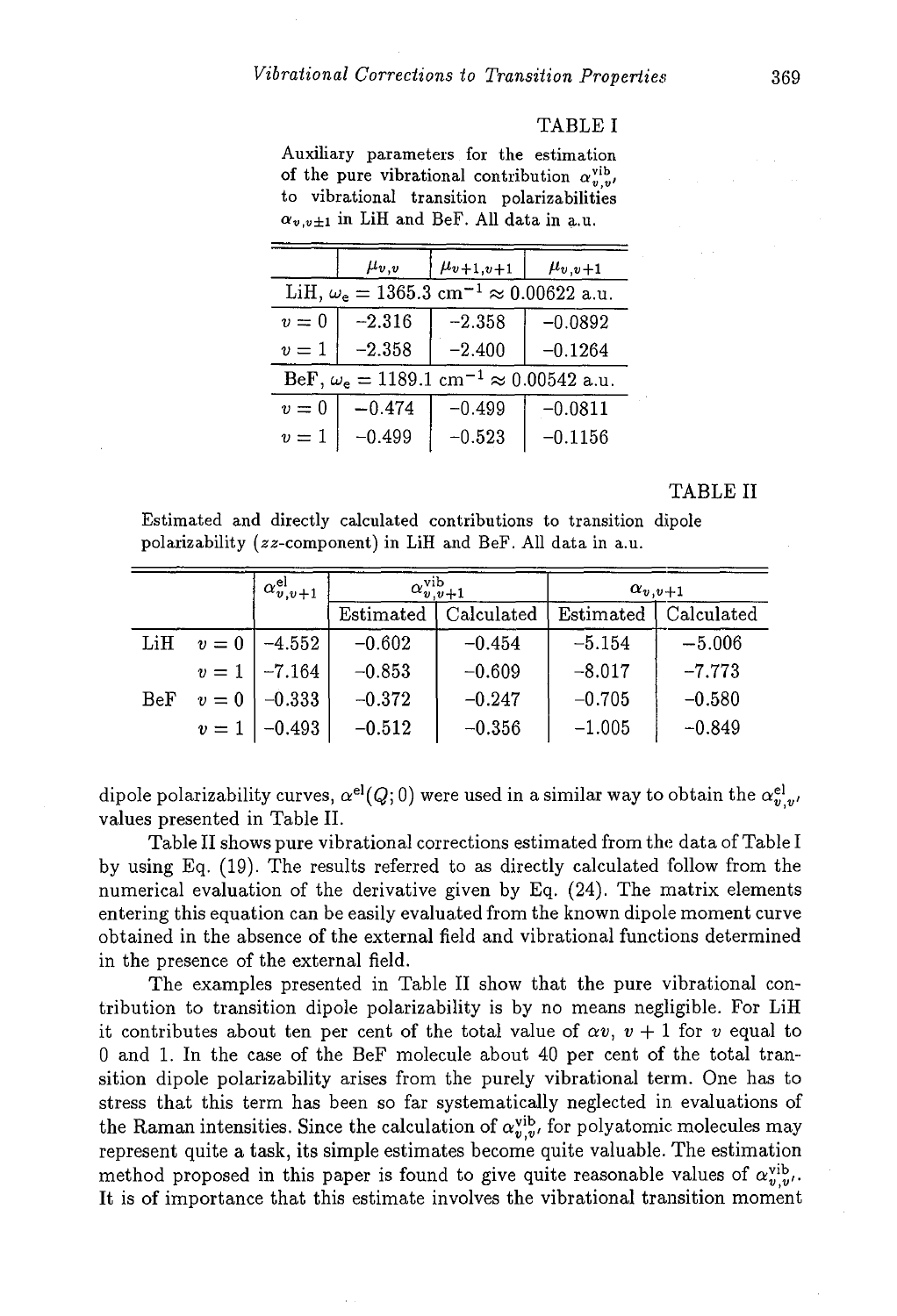and zero-point vibrational corrections [6, 16] to the electronic dipole moment in vibrational states linked by the Raman transition, i.e., the quantities which are accessible either experimentally or by computations. The first of these quantities can be either calculated theoretically or determined from infrared band intensities. The calculation of zero-point vibrational corrections to molecular properties is becoming routine [2, 16, 17]. The last parameter,  $\omega_e$ , which enters Eq. (19) is usually known.

#### 4. Conclusions

It has been shown that the usual expression for vibrational second-order transition properties needs to be supplemented by additional term of purely vibrational origin. This term arises from the dependence of vibrational functions on the external perturbation and is absent in the case of the vibrational first-order properties. As an example of the theory of vibrational effects on second-order transition properties we have considered vibrational transition dipole polarizabilities. Estimates of the pure vibrational contributions and their directly calculated values show that the so far neglected vibrational effect is by no means negligible and may considerably affect the calculated theoretical data for the Raman intensities.

The present treatment assumes that the transitions under consideration do not involve changes in the rotational state of the molecule. Moreover, it is assumed that zeroth-order perturbation problem is well represented by the harmonic potential. This may to some extent limit the conclusions of the paper making them valid only for relatively low rotational states and restricted to molecules for which anharmonic terms are sufficiently small. The latter restrictions can be easily lifted by using the higher-order perturbation expansions with respect to anharmonic terms of the Born—Oppenheimer potential.

#### Acknowledgments

This project was supported by the Committee for Scientific Research under the grant No. 3 T09A 108 15.

#### References

- [1] C.E. Dykstra, S.-Y. Liu, D.J. Malik, *Adv. Chem. Phys.* 75, 37 (1990) and references therein.
- [2] M.J. Cohen, A. Willetts, R.D. Amos, N.C. Handy, *J. Chem. Phys. 100,* 4467 (1994) and references therein.
- [3] M.G. Papadopoulos, A. Willetts, N.C. Handy, A.E. Underhill, *Mol. Phys.* 88, 1063 (1996).
- [4] A.D. Buckingham, *Adv. Chem. Phys.* 12, 107 (1967).
- [5] D.M. Bishop, Rev. *Mod. Phys.* 62, 343 (1990) and references therein.
- [6] A.D. Buckingham, *J. Chem. Phys.* 36, 3096 (1962); A.D. Buckingham, W. Urland, *Chem. Rev.* 75, 113 (1975).